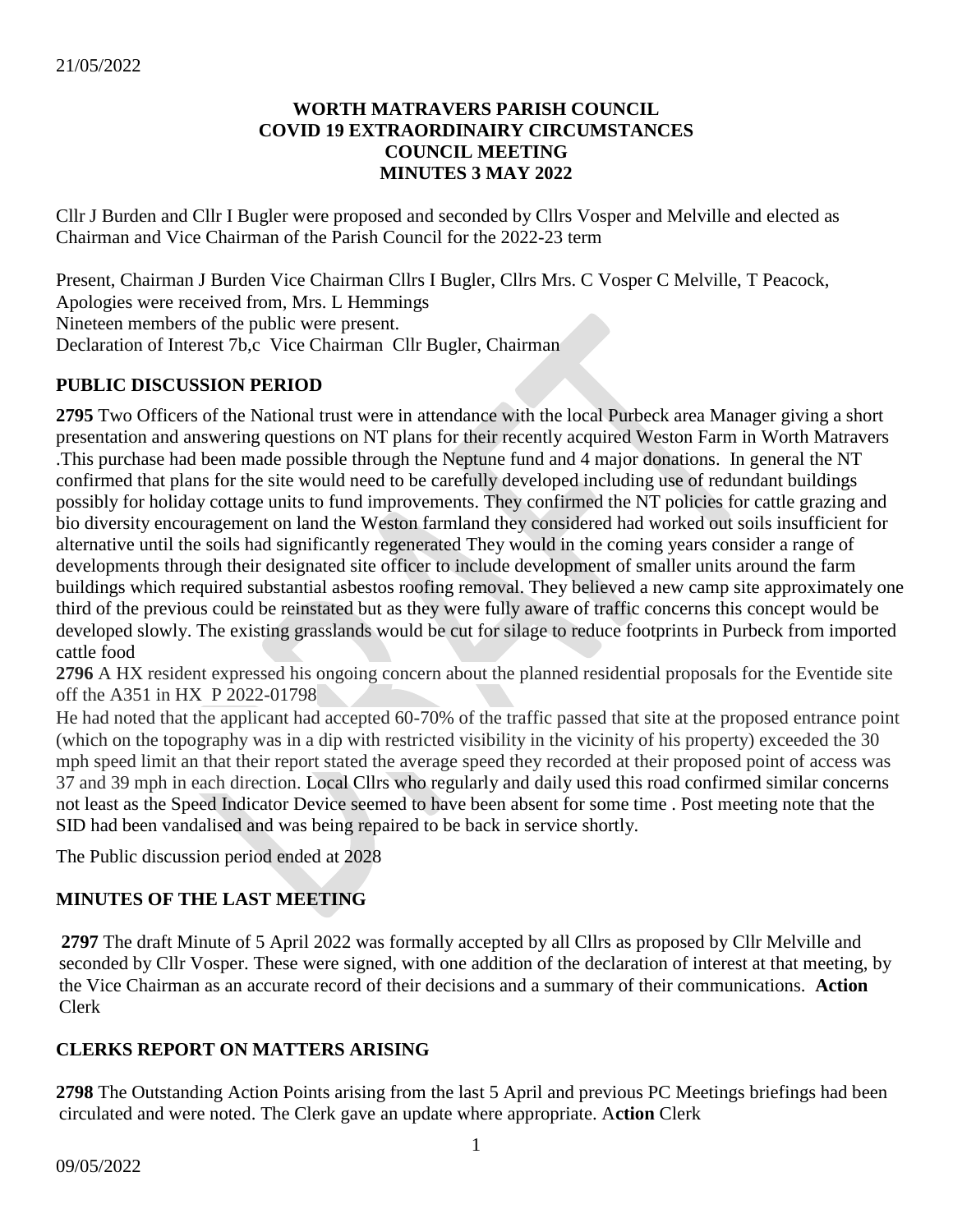## **DORSET COUNCIL ITEM**

#### **No items were raised**

### **CORRESPONDENCE**

**2799** The recent Openreach proposals seeking a Wayleave Agreement for a new pole on Worth Green immediately adjacent to side window of the Grade 2 Listed Building caused considerable concern. The Clerk was asked to seek further information and assistance from Openreach as to the requirement and necessity for this new pole when all other such services were currently underground and a new 60ft transmitter mast had so recently been erected with the consent of the PC in their car park less than 50 m away. The Clerk was authorised to continue discussions with Openreach and to keep the residents and local Members of Parliament in the information loop especially with regard to the substantial and significant concerns expressed at the meeting. A**ction** Clerk

### **HIGHWAY MATTERS**

**2800** Concerns were again raised about the performance of the white lines so recently laid by Dorset Council Highways in the parish on the Kingston to Langton road. On various sections these seem to have disappeared within 6 months of laying. A**ction** Clerk

**2801** Whilst immediately outside the parish Cllrs had noted the poor specification and implementation of recent DCH resurfacing work in Crack Lane where it appeared the new tarmac had been simply laid on top of a dirt base with little or no preparatory work. These comments would be passed on to Langton Matravers Parish Council to follow up. A**ction** Clerk

**2802** Cllrs raised the ongoing issue on the footways in HX of the failure of Dorset Council to clear debris and other vegetation from the kerbline and to ensure safe passage for pedestrians from overgrowing vegetation from adjacent properties was increasingly inhibited. Further along towards and past the St Michaels Garage site Swanage the problem was exacerbated due to lack of DC Enforcement action creating a dangerously narrowed footway A**ction** Clerk

**2803** The raised footway stone outside the WM village hall was raised for action by DC Highways A**ction** Clerk

# **PLANNING AND TREE WORK APPLICATION**

**2804** Concerns were expressed that one of the low cost affordable houses (No 2) provided by the development agreement on the Flower Meadow estate had recently been sold and was now advertised as a temporary Air B & B holiday house. Cllrs sought information on the status of such housing from DC A**ction** Clerk

# **FINANCIAL MATTERS**

**2805** The Cash Book Reconciliation. 31March 2022 (Previously circulated)was noted

**2806** Agreement to payment of Invoices received and checked 6 April - 3 May 2022Cllrs Bugler had previously declared his interest in his companies invoices No discussion or consideration took place regarding any submitted invoice other than the formal approval decisions noted as follows.